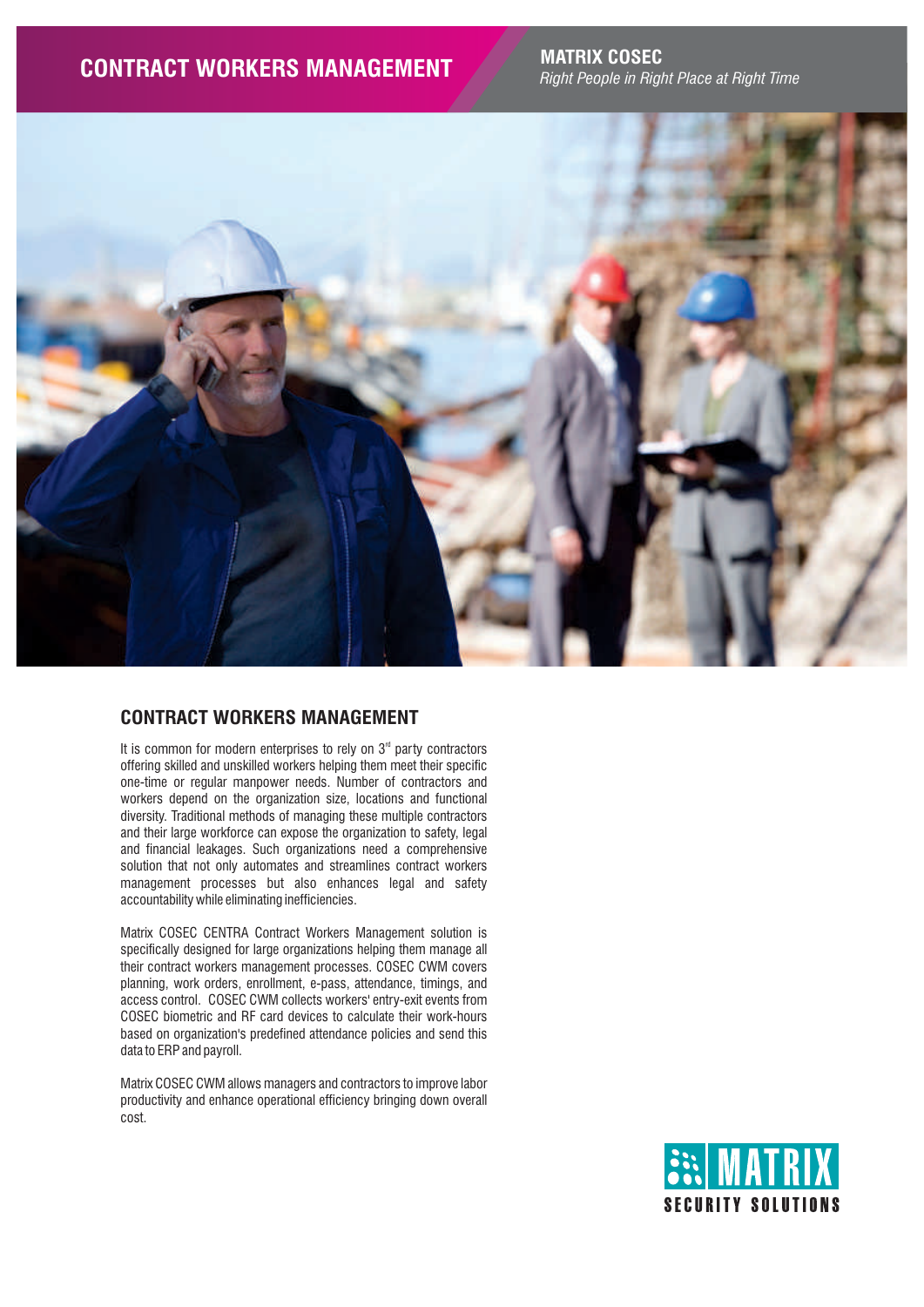

## **KEY FEATURES**

#### **Contractor Profile**

Organizations outsource different tasks to different contractors based on type of work such as mechanical, electrical, digging, etc. Matrix COSEC CWM offer flexibility to create multiple work types and link it with contractors. Organizations can create a contractor's profile with details like name, address, contact number, validity date, bank account, government licenses and all such other details required for government records.

#### **Work Orders Management**

Matrix COSEC CWM facilitates creating work orders and assigning them to contractors with validity dates. In turn, the contractors can assign their work orders to their pre-registered workers. Each work order carries information such as total assigned workers, validity, contractor detail, site in-charge detail, skill information, access rights, etc. Manager can close a work order after the work specified is completed or work order validity has expired. Project managers can track status of all their work orders from a single window.

#### **Worker Profile**

Proper worker information with all required details at central place can eliminate multiple spreadsheets and related chaos. COSEC CWM create and manages complete worker profile with personal information, contact detail, photograph, bank accounts, skills, contractor name, validity date, access rights, identification proof, etc. This information also helps organizations to prevent proxy workers or black-listed workers entering the premises. HR can pull out this worker information and generate reports in governmentprescribed formats anytime with just few clicks.

### **Worker Enrollment**

Enrolling new workers is an important step before they enter the premises. Time-office can enroll workers when they report to sites. Alternately, the organization or its contractors can pre-enroll workers in advance from their project/HR/admin offices to save time and eliminate long queues when the workers report for work.

COSEC CWM supports multiple worker identification credentials such as palm vein, fingerprint and RF card ensuring foolproof security and accurate attendance calculations for payroll.

#### **Worker Pass Creation**

Pass creation is linked with enrollment and many organizations treat these two tasks as one. Similar to enrollment, time-office can create passes at the gate before workers enter. Alternately, the organization or contractors can create and issue passes to workers in advance.

Organization can create multiple varieties of passes depending on worker profile, location, department, etc. In addition, organization can customize worker pass format and layout to match its exact needs.

#### **Worker Induction**

Organizations need workers with varied skills to ensure quality, productivity and safety. It is not wise to assign a sensitive job to a worker not familiar with the site, processes and people. COSEC CWM allows creating multiple induction levels and linking them to work orders and approval managers. This ensures workers are competent to handle the task assigned to them.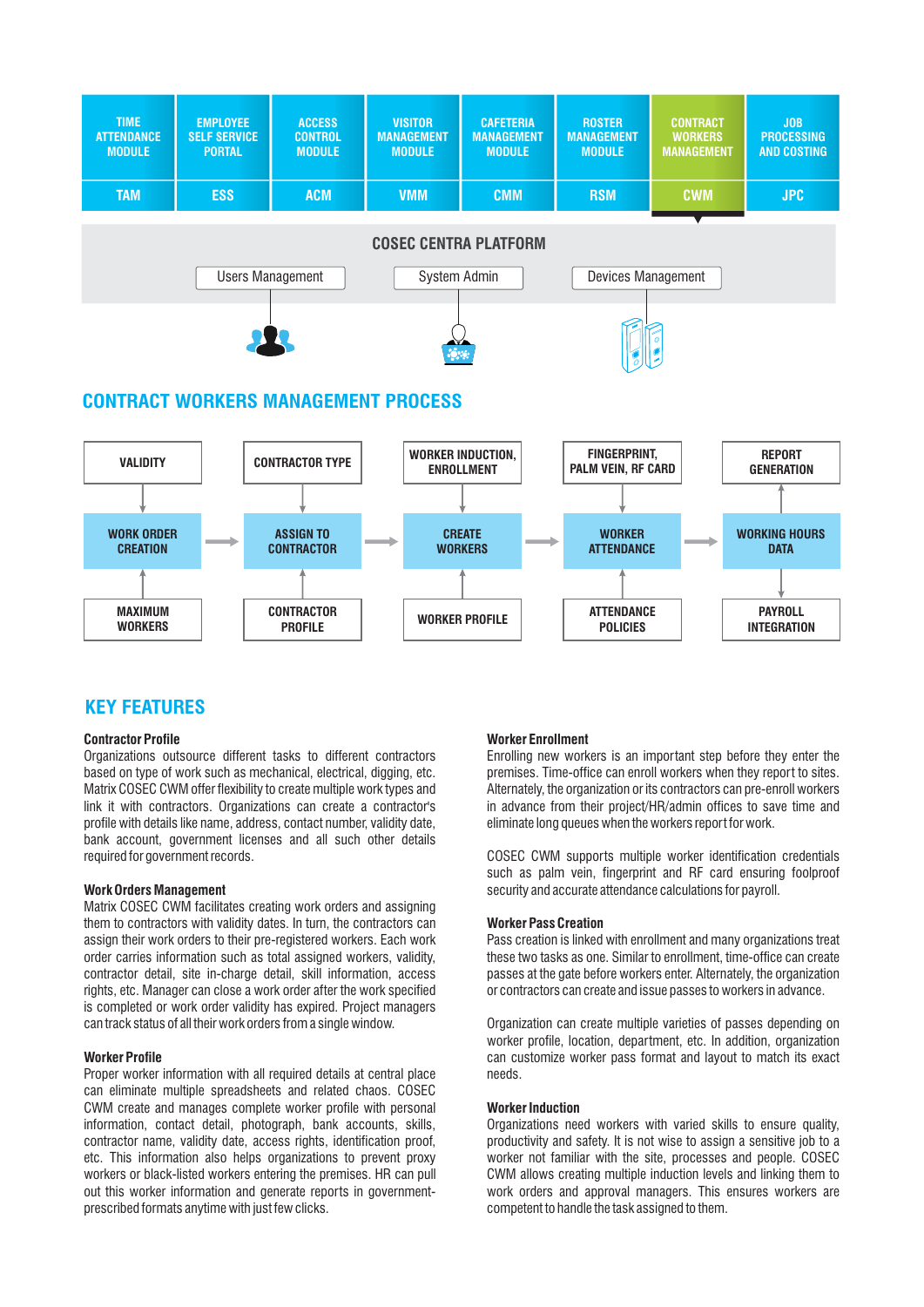# **CONTRACT WORKERS MANAGEMENT BENEFITS**

| <b>ADVANTAGES</b>                                            | <b>BENEFITS</b>                                                          |
|--------------------------------------------------------------|--------------------------------------------------------------------------|
| <b>Tracking Work Orders</b>                                  | <b>Control Project Progress and Cost</b>                                 |
| Automated, Foolproof Attendance Capturing                    | Increase in Productivity and Minimize Overpayment                        |
| Flexible Time-Attendance Policies, Shifts, Overtime Policies | Meets Disparate Needs of Different Functions, Locations, and Individuals |
| Web based Contractor Portal                                  | Save time, Better Planning of Workers                                    |
| <b>Access Control for Worker</b>                             | Enhance Security of the Organization                                     |
| <b>Reports and Charts</b>                                    | Easy Interpretation and Decision Making                                  |
| Mails and SMS Notification                                   | <b>Faster Response to Exceptional Situations</b>                         |
| Integration with 3 <sup>rd</sup> Party Applications          | Seamless Organization for Better Speed and Control                       |

### **Worker Time-Attendance**

 $\overline{\phantom{a}}$ 

Matrix COSEC CWM has built-in flexible and best-in-class timeattendance function. Just like any regular employee, COSEC manages attendance, timings, shift schedules and overtime. An organization can create multiple attendance policies such as late-in, early-out, absenteeism, overtime, etc. and assign them to workers. COSEC CWM reduces manpower costs by enforcing timeattendance policies consistently and accurately across the organization. Managers can generate detailed and informative attendance reports to reduce time spent on managing timeattendance exceptions. Moreover, COSEC CWM can directly send this attendance data to any payroll, HRMS or ERP for financial transactions.

#### **Import Database**

Many contractors maintain their worker data in different formats like popular spreadsheets. An organization can directly import this data in Matrix COSEC CWM saving precious time and preventing errors associated with manual data entry. It also allows importing contractor data, work orders and other organization related information from an Excel or CSV files.

#### **Blacklist Worker**

At times, organizations blacklist workers due to their behavior, theft, skill deficits or such other reasons. However, with a large number of workers it is difficult to prevent blacklisted workers from entering the premises. Many times, these workers try through other contractors. Matrix COSEC CWM remembers such blacklisted workers and alerts managers when they generate passes for these workers.

#### **Access Control**

To ensure security of physical assets and safety of workers and others, it is necessary for organizations to restrict workers to their assigned work areas. Organization can enroll worker's biometric credentials or issue an RF card with specific areas assigned where they are expected to work. COSEC prevents workers from entering unassigned areas and routes.

For high security applications, COSEC offers advanced access control features such as first-in user rule, time based access, guard tour, route based access, smart card based identification etc. to ensure foolproof security and safety in the organization.

#### **Contractor Web Portal**

Matrix COSEC CWM offers a dedicated web portal for contractors to manage their work orders and workers. Contractors can check work orders assigned to them, work order status, add new workers and send for approval, update their profile and generate various reports. Additionally, dashboard gives quick status of work orders and workers from a single window.

#### **SMS and Email Notifications**

Matrix COSEC CWM can send SMS and email notifications to contractors, workers and admin for various events including worker assignment, worker approval, worker entry/exit, monthly attendance, missing in/out punch, etc. Instant SMS and email notifications help in taking necessary actions on these events and resolve attendance and other related issues immediately.



### **Dashboard**

COSEC CWM offers a dashboard offering overview to managers about work orders and worker's status from a single window. It provides information on work order status, active contractor detail, attendance summary of workers and other important notifications. For more detailed information, the manager can drill down any specific item by clicking on it.